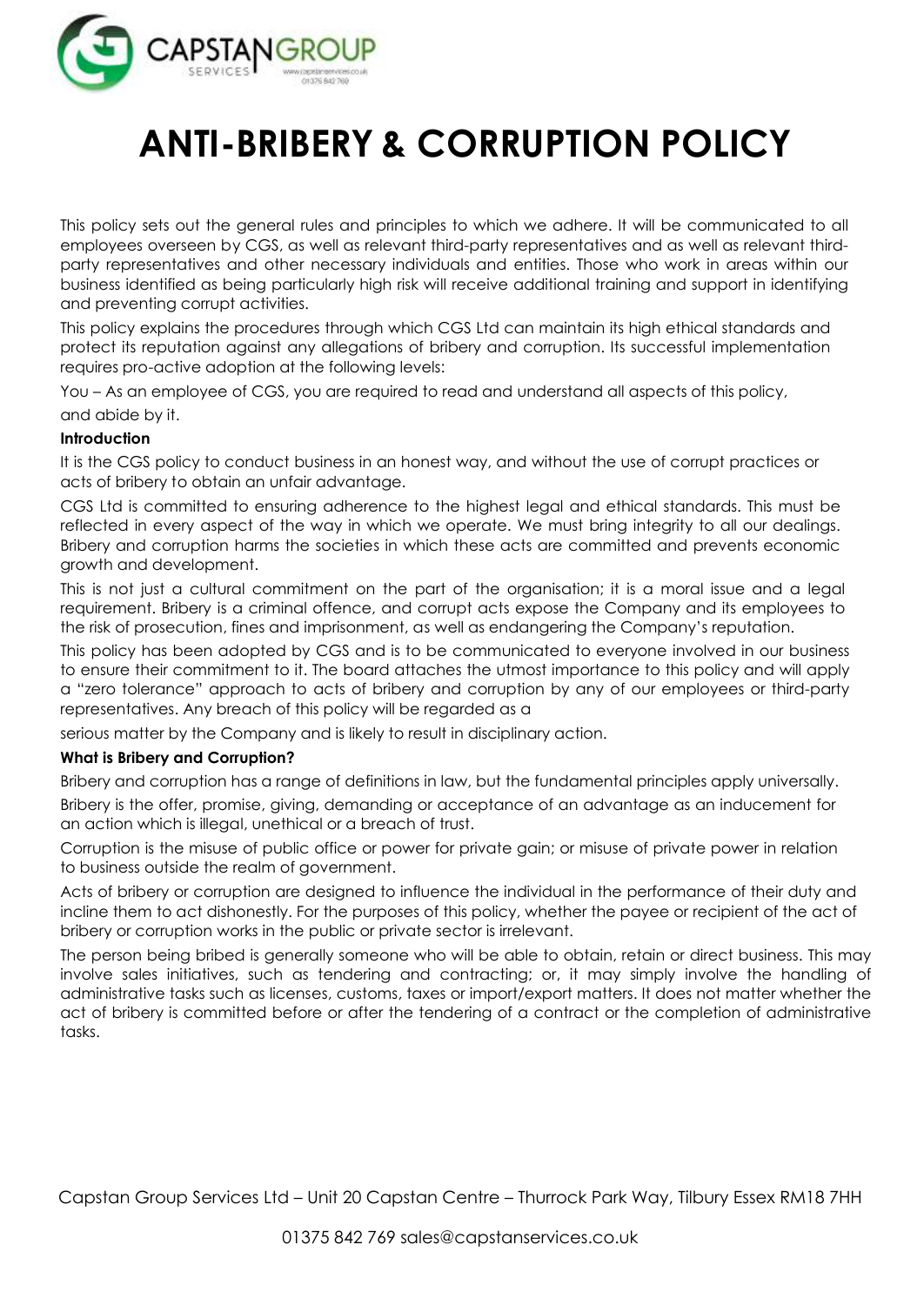

# **What is a Bribe?**

Bribes can take on many different shapes and forms, but typically they involve corrupt intent. There will usually be a 'quid pro quo'

– both parties will benefit. A bribe could be: 2

- the direct or indirect promise, offering, or authorisation, of anything of value
- the offer or receipt of any kickback, loan, fee, reward or other advantage
- the giving of aid, donations or voting designed to exert improper influence

## **Who Can Engage in Bribery or Corruption?**

In the eyes of the law, bribery and corrupt behaviour can be committed by:

- an employee, officer or director
- any person acting on behalf of the Company (third-party representatives)
- individuals and organisations where they authorise someone else to carry out these acts

Acts of bribery and corruption will commonly, but not always, involve public or government officials. For the purposes of this policy, a government official could be:

- a public official, whether foreign or domestic
- a political candidate or party official
- a representative of a government-owned/majority-controlled organisation
- an employee of a public international organisation (eg World Bank)

## **What Does the Law Say About Bribery and Corruption?**

Bribery is a criminal offence, and penalties can be severe. Upcoming legislation in the UK (the Bribery Bill) not only makes bribery and corruption illegal, but also holds UK companies liable for failing to prevent such acts by those working for or on its behalf, no matter where the act takes place.

## **What Steps Can We Take to Prevent Bribery and Corruption?**

We can take the following steps to assist in the prevention of bribery and corruption:

#### **A. Risk Assessment**

Effective risk assessment lies at the very core of the success or failure of this policy. Risk identification pinpoints the specific areas in which we face bribery and corruption risks and allows us to better evaluate and mitigate these risks and thereby protect ourselves.

#### **B. Accurate Books and Record-Keeping**

Many serious global bribery and corruption offences have been found to involve some degree of inaccurate record-keeping. We must ensure that we maintain accurate books, records and financial reporting within all Cranegates business units and for all third- party representatives working on our behalf. Our books, records and overall financial reporting must also be transparent. That is, they must accurately reflect each of the underlying transactions. False, misleading or inaccurate records of any kind could potentially damage CGS.

#### **C. Effective Monitoring and Internal Control**

Our businesses must all maintain an effective system of internal control and monitoring of our transactions. Once bribery and corruption risks have been identified and highlighted via the risk assessment process, procedures can be developed within a

comprehensive control and monitoring programme in order to help mitigate these risks on an ongoing basis.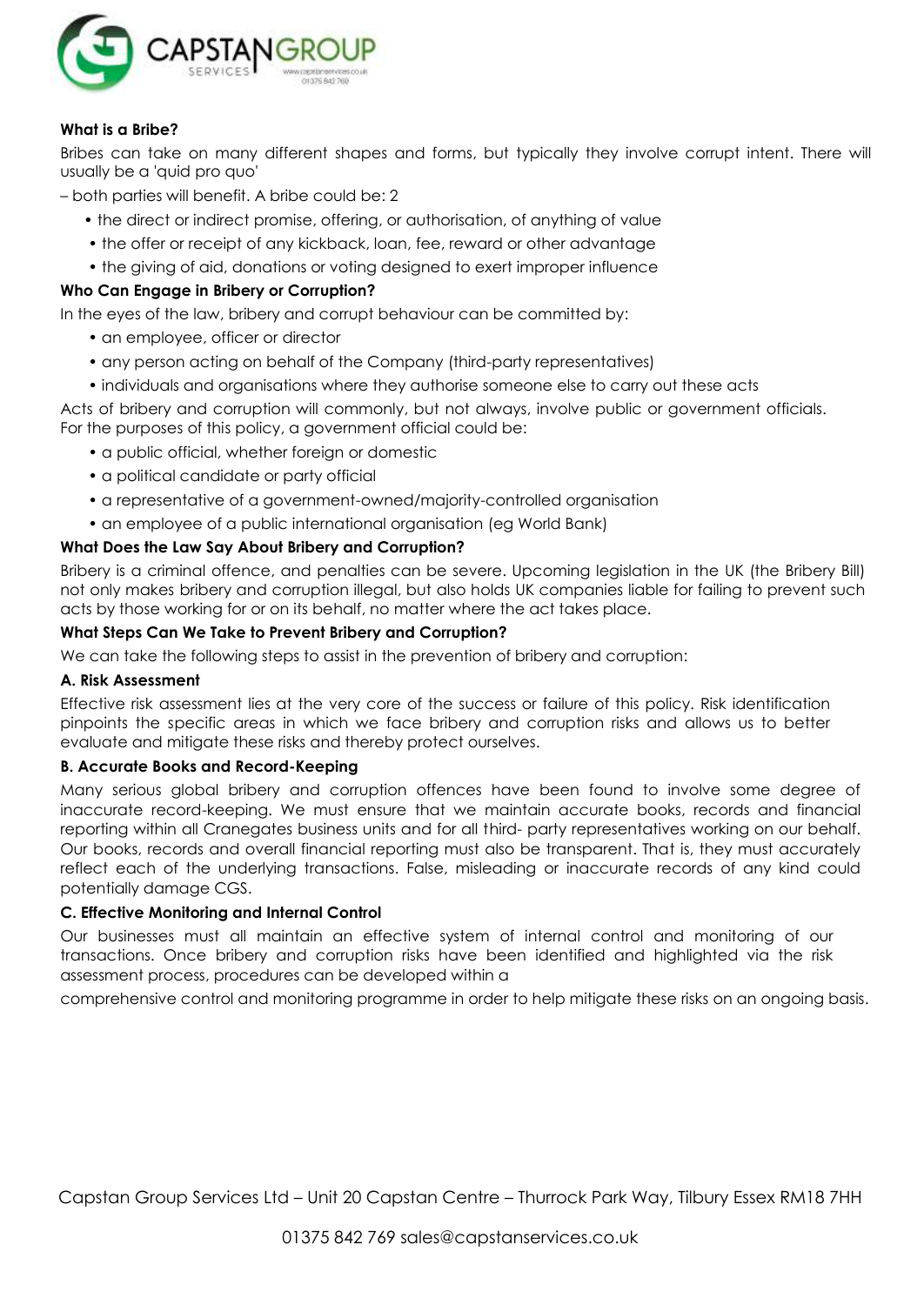

# **Where Do the Bribery and Corruption Risks Typically**

#### **Arise? A. Use of Third-Party Representatives**

The definition of a third-party is broad, and could include agents, distributors, consultants and joint venture partners. Whilst the use of third-parties can help us reach our goals, we need to be aware that these arrangements can potentially present Macmillan with significant risks.

Risk can be identified where a third-party conducts business activities on CGS behalf, so that the result of their actions can be seen as benefiting CGS. Third-parties who pose significant risks and act on CGS behalf must operate at all times in

accordance with this policy. Local Management is responsible for the evaluation of each third-party relationship and determining whether or not it falls into this category.

Where risk regarding a third-party arrangement has been identified, Management must:

- evaluate the background, experience, and reputation of the third-party
- understand the services to be provided, and methods of compensation and payment
- evaluate the business rationale for engaging the third-party
- take reasonable steps to monitor the transactions of third-parties appropriately
- ensure there is a written agreement in place which acknowledges the third-party's understanding and compliance with this policy

CGS Ltd is ultimately responsible for ensuring that third-parties who pose significant risks are compliant with this policy as well as any local laws. Ignorance or "turning a blind eye" is not an excuse.

#### **B. Gifts, Entertainment and Hospitality**

Gifts, entertainment and hospitality include the receipt or offer of gifts, meals or tokens of appreciation and gratitude, or invitations to events, functions, or other social gatherings, in connection with matters related to our business. These activities are acceptable provided they fall within reasonable bounds of value and occurrence.

How to evaluate what is 'acceptable':

First, take a step back and ask yourself the following:

- What is the intent is it to build a relationship or is it something else?
- How would this look if these details were on the front of a newspaper?
- What if the situation were to be reversed would there be a double standard?

If you find it difficult to answer one of the above questions, there may a risk involved which could potentially damage CGS reputation and business. The action could well be unlawful.

Although no two situations are the same, the following guidance should be considered globally:

• Never acceptable

Circumstances which are never permissible include examples that involve:

- a 'quid pro quo' (offered for something in return)
- gifts in the form of cash/or cash equivalent vouchers
- entertainment of a sexual or similarly inappropriate nature

As a general rule, CGS employees and third-parties should not provide gifts to, or receive them from, those meeting our definition of a government official in section 4. However, we do understand that in certain countries gift giving and receiving with these individuals is a cultural norm. If you are faced with such a situation, please consult with the Managing Director before proceeding.

Usually acceptable

Possible circumstances that are usually acceptable include:

modest/occasional meals with someone with whom we do business

Capstan Group Services Ltd – Unit 20 Capstan Centre – Thurrock Park Way, Tilbury Essex RM18 7HH